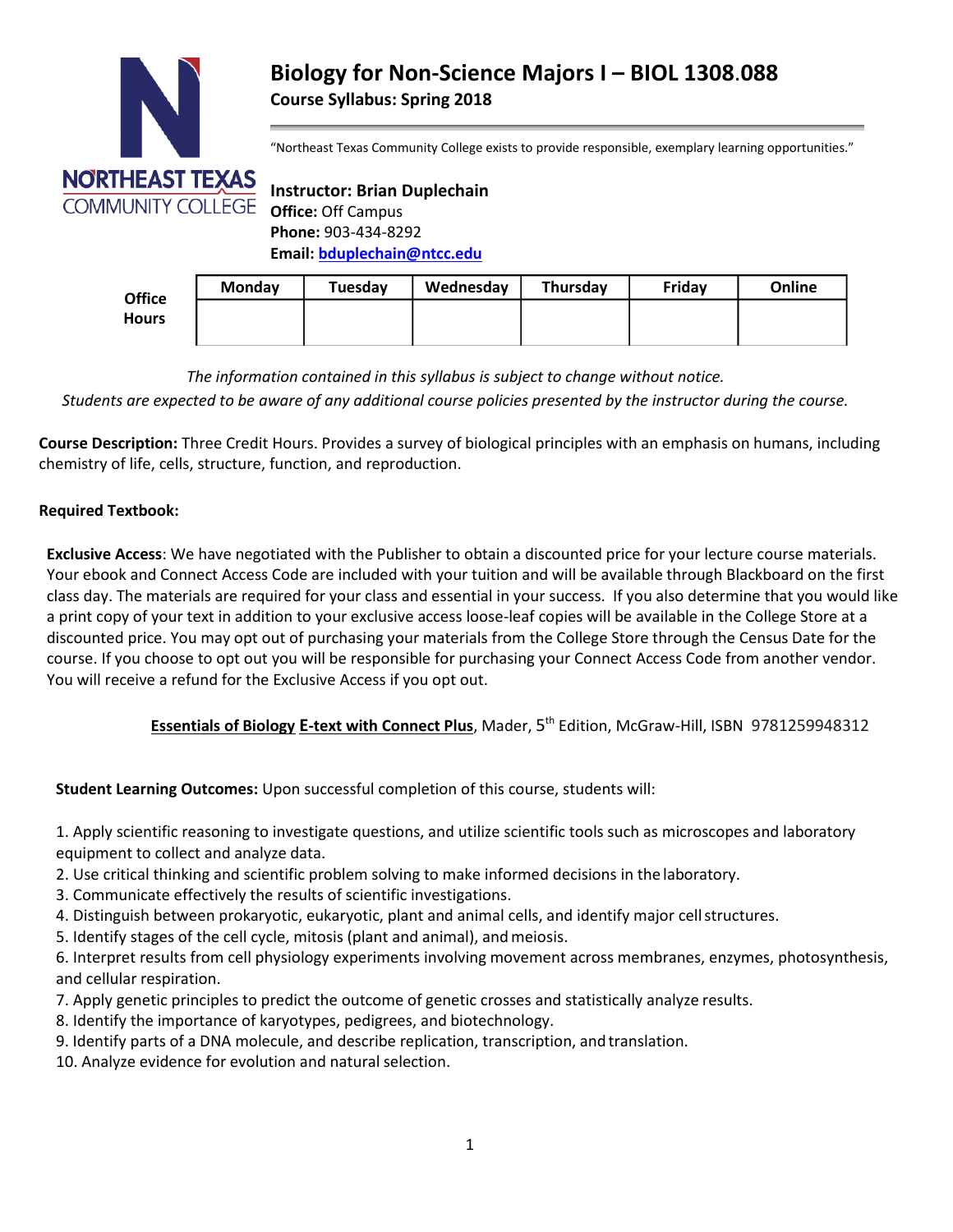**Lectures & Discussions:** This course covers chapters 1 through 16 in the textbook, Essentials of Biology. The following is a general time frame for each Unit and Chapter. This may change as the semester progresses.

Week 1-2: Unit I: Ch. 1-3 Week 3-4: Unit II: Ch. 4 & 5 WK 5-6: Unit III: Ch. 6 & 7 WK 7-10: Unit IV: Ch. 8-10 WK 11-13: Unit V: Ch. 11-13 WK 14-15: Unit VI: Ch. 14-16 WK 16: FINAL EXAM

## **Evaluation/Grading Policy:**

Connect Homework/Quizzes = 30% Unit Exams = 50% Final Exam = 20%

Grading Scale

 $A = 100 - 90%$  $B = 89 - 80%$  $C = 79 - 70%$  $D = 69 - 60%$  $F = \frac{-59\%}{20}$ 

### **Exams:**

Exam 1: DUE Feb  $4^{\text{th}}$ . Exam 2: DUE Feb  $18^{\text{th}}$ . Exam 3: DUE Mar  $4^{\text{th}}$ . Exam 4: DUE Apr  $1^{\text{st}}$ . Exam 5: DUE Apr 22<sup>nd</sup>. FINAL EXAM: DUE May 4<sup>th</sup>.

## **Student Responsibilities/Expectations:**

- 1. Schedule and plan to complete all lecture and laboratory assignments and submit them when they are due. Be sure to print off the calendar to help you keep up with assignment due dates.
- 2. Be sure to do all of your own work. Collusion and plagiarism are acts of academic dishonesty.

### **ATTENDANCE POLICY:**

• Blackboard allows your instructor to monitor your participation in this course on a daily basis. While there is flexibility in the schedule, this is NOT an independent study course. Access to course materials follows the same time schedule as a traditional classroom, and students are expected to complete assignments by a specified date as indicated in the course calendar. Late lab reports will result in a deduction of 5% of the grade for each day past due.

At the first sign of trouble you should seek help immediately. I am happy to help you with any of your biology coursework. However, if you wait too long to seek help, there is a point where there is nothing I can do to help you.

Thursday, April 12<sup>th</sup> is the last day to withdraw from the course with a grade of "W". If you stop participating in class and fail to officially withdraw, expect to earn a grade of "**F**" in the course.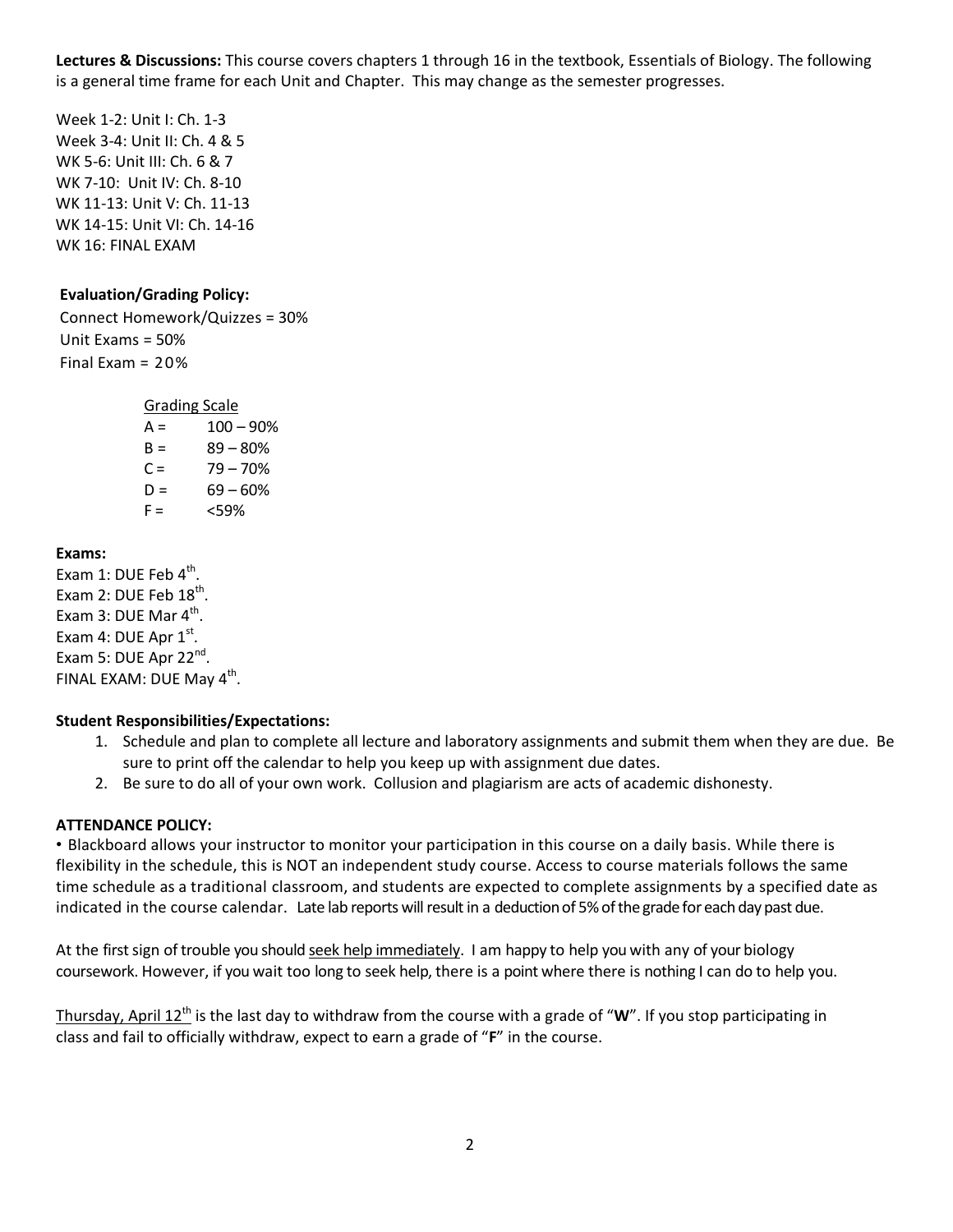#### **Other Course Requirements:**

This is an online course in introductory biology. Both lecture and laboratory study materials and assignments will be delivered through the Blackboard Learning Management System at NTCC. You are required to also purchase an eScience lab kit to complete the lab component of the course. Students should ensure that they have the appropriate hardware, software, and technical skills for completing all assignments, labs and tests.

#### **NTCC Academic Honesty Statement:**

"Students are expected to complete course work in an honest manner, using their intellects and resources designated as allowable by the course instructor. Students are responsible for addressing questions about allowable resources with the course instructor. NTCC upholds the highest standards of academic integrity. This course will follow the NTCC Academic Honesty policy stated in the Student Handbook."